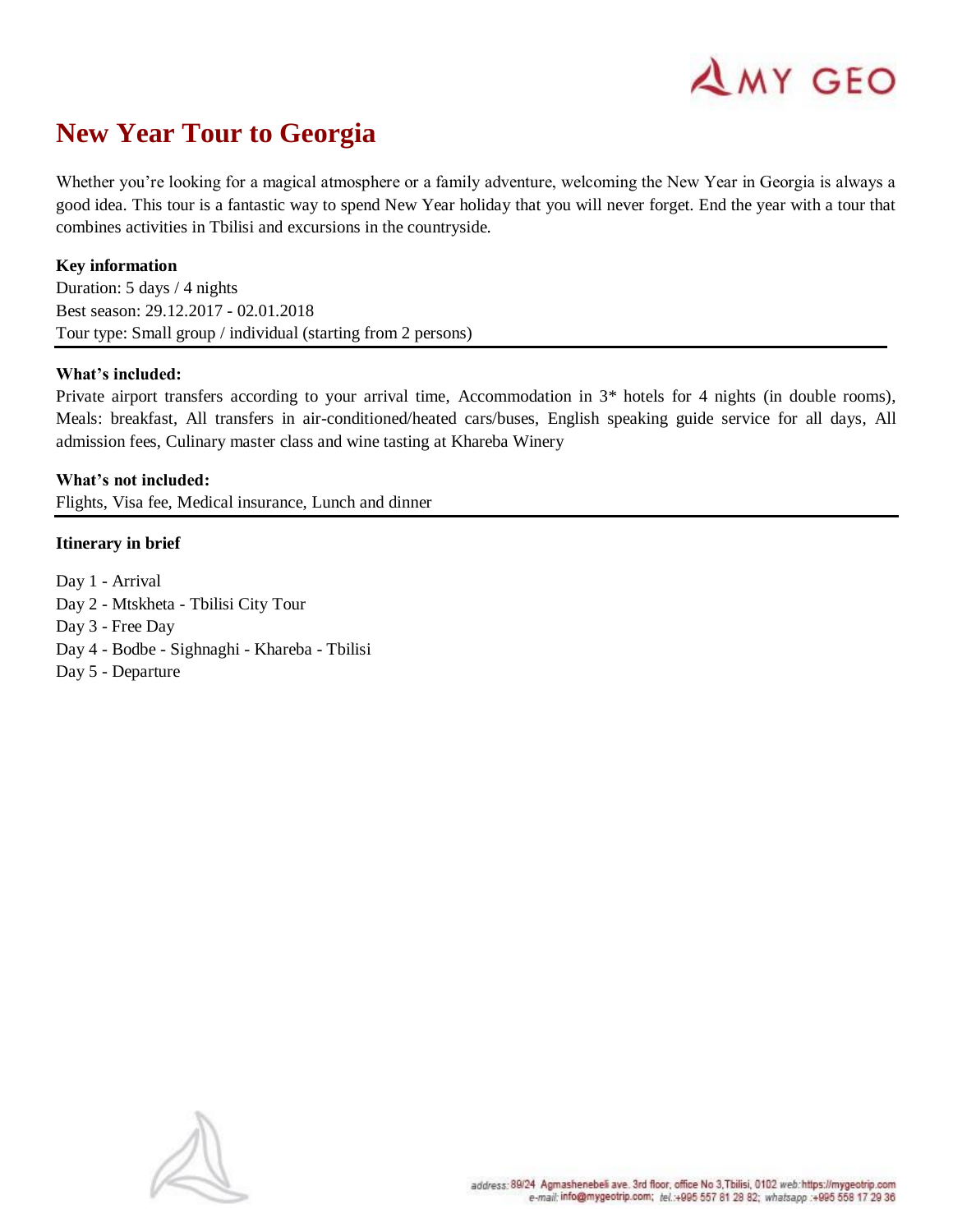# $\triangle$  MY GEO

# **Detailed itinerary**

## **Day 1**

Arrival and transfer to the hotel in Tbilisi. From this very moment, your acquaintance with Georgia will start. In recent years, more and more tourists from around the world are choosing Georgia as an attractive tourist destination. Its fantastic mountain landscapes, unique culture and mouth-watering national cuisine don't leave anyone indifferent. With the help of our professional guide, you will plunge into the local culture and reveal lots of secrets. After your check-in at the hotel, you can stroll around the city centre, have a cup of coffee in the cosy cafes and feel the hospitality of Tbilisi. *Overnight: Hotel in Tbilisi*

# **Day 2**

After breakfast we drive to Mtskheta – first capital of Georgia and UNESCO World Heritage Site. First we visit Jvari monastery, built in the VI century to enjoy charming view of the confluence of Mtkvari and Aragvi rivers. The main cathedral of Georgia - Svetitskhoveli (XI century), is our next must-visit place. After returning back to Tbilisi, we start city tour around the capital. First stop is at Berikaoba monument and then continue by foot to Gabriadze Marionette theater tower. We walk over one of the city's newest highlights - the Bridge of Peace. In the historical district of Metekhi we visit the Assumption Church located on the picturesque hill. Then, cable car takes us to the ancient Narikala fortress. After enjoying the breathtaking panoramic view, trip leads us to the sulfuric baths square – famous bath complex (XVII-XIX cc.), standing on the natural sulfur springs.

*Overnight: Hotel in Tbilisi Meals: Breakfast*

# **Day 3**

Free day in Tbilisi to enjoy the festive atmosphere of the city and feel the magic of New Year. *Overnight: Hotel in Tbilisi Meals: Breakfast*

#### **Day 4**

Today we take a ride to reach the main winemaking region of Georgia – Kakheti, where the best and exclusive wines are made with love. First we explore Bodbe convent- the place, where was buried St.Nino – the founder of Christianity in Georgia. Tour continues to Sighnaghi. This cozy city, called also "City of Love", is one of the scenic towns in Kakheti region with red roofed small houses. Wine tasting and a master class on baking Georgian bread shoti national sweet churchkhela await us in the famous winery Khareba.

*Overnight: Hotel in Tbilisi Meals: Breakfast*

**Day 5**

Transfer to the airport, departure.